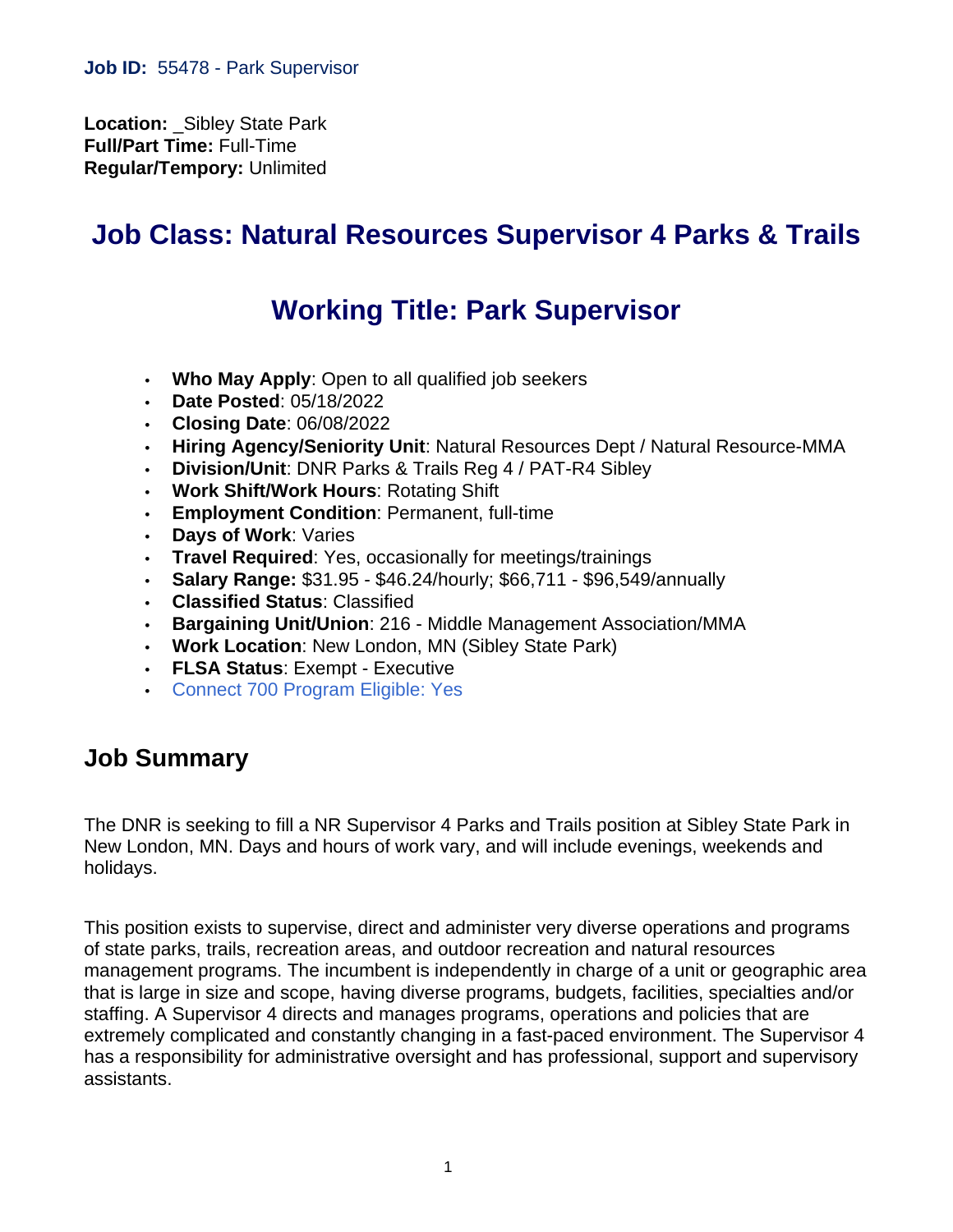#### Responsibilities include:

- Exercises authority in supervising staff and equitably administering labor plans and agreements;
- Provides administrative oversight of fiscal management, planning, policy development, and grant administration in collaboration with others as needed;
- Collaborates with others to develop, direct and evaluate the implementation of resource management programs;
- Directs design and implementation of development, maintenance, operational, real estate, and rehabilitation activities and programs;
- Directs enforcement, emergency, visitor, interpretive and public relations services and activities;
- Establishes internal and external partnerships, facilitates consensus building and conducts other duties as assigned.

### **Minimum Qualifications**

• Current (ONE YEAR) experience as a Natural Resources Supervisor 4 – Parks.

#### **OR**

• **Bachelor's or advanced degree** in natural resources management, parks and recreation, natural science, communications, public relations, business management, political science, public administration, social science, education, interpretation, or closely related degree and **THREE YEARS** professional level experience in a natural resources setting, agency or organization; including budget development and fiscal management, work planning and partnership and visitor management experience and **THREE YEARS** of supervisory experience in a governmental agency, or in a natural resource setting, organization or agency.

#### **AND**

- Conflict resolution skills/experience
- Writing skills sufficient to communicate work plans, proposals, and reports.
- Oral communication skills sufficient to communicate work requirements to individuals and groups.
- Organizational and administrative skills sufficient to organize diverse elements or work and perform tasks within administrative requirements.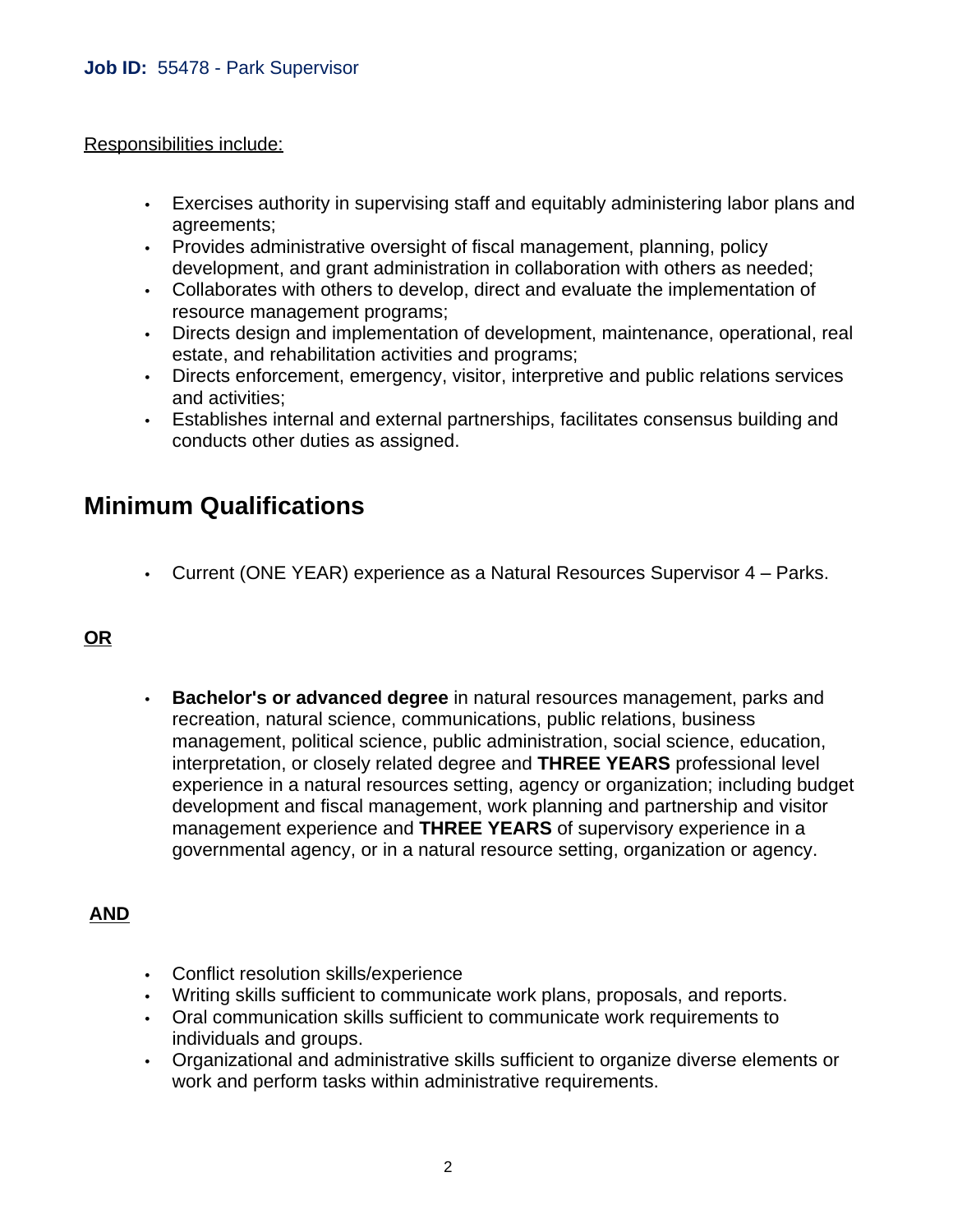- Project management skills sufficient to ensure projects are organized, tracked and completed on a timely basis.
- Ability to work collaboratively and uphold the culture of respect.
- Fiscal skills sufficient to administer budgets and track expenditures and/or income.
- Ability to comprehend laws, rules, policies and procedures.
- Knowledge of natural and cultural resource management, including interpretive programs.
- Understanding of safety requirements as they relate to working with a variety of equipment and machinery.
- Word processing skills sufficient to draft memos, letters, etc.
- Spreadsheet skills sufficient to create, modify and manipulate spreadsheet data.
- Ability to perform physically demanding tasks and operate in adverse and extreme environments.
- Ability to operate and maintain a variety of vehicles, shop and office equipment.
- Ability to recognize opportunities and apply efforts that support diversity, equity, and inclusion both within the organization and with the public.
- Ability to manage and work collaboratively with external stakeholders and interest groups.

### **Preferred Qualifications**

- Experience managing complex budgets, setting operational work goals, and managing complex operations.
- Experience functioning in a complex, large, diverse and/or fast paced environment.
- Successful completion of leadership and/or supervisory training offered by the DNR or comparable programs.
- Experience with trail design, development, maintenance and operations.

# **Physical Requirements**

Requires occasionally lifting such articles as file boxes and heavy hand tools or heavier materials with help from others and/or lifting and carrying light objects frequently. Even though the weights being lifted may only be a negligible amount, a job is in this category may require walking or standing to a significant degree or may involve sitting most of the time with a degree of pushing and pulling of arm and/or leg controls.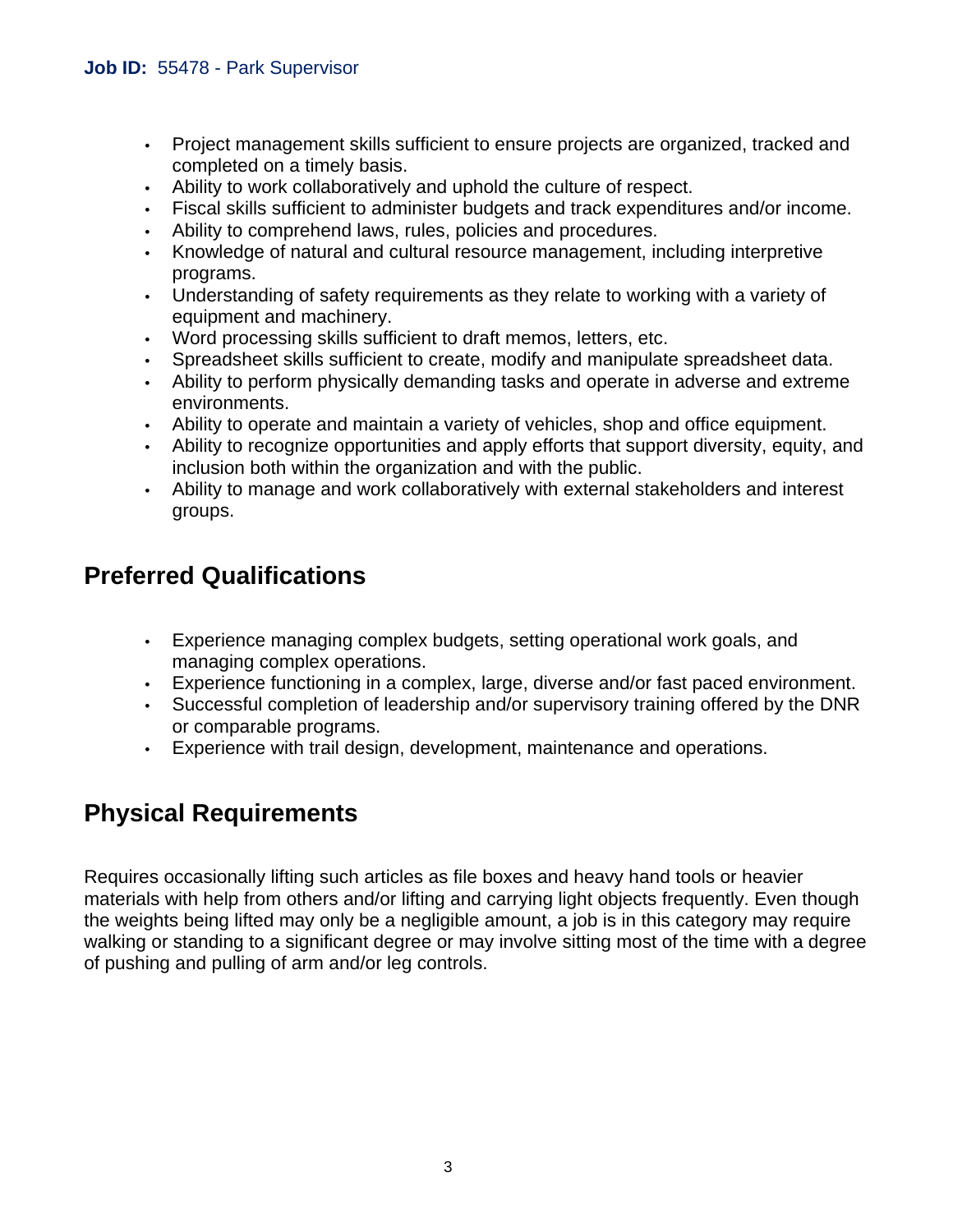## **Additional Requirements**

This position requires an unrestricted Class D Driver's License with a clear driving record.

It is policy of the Department of Natural Resources that all candidates submit to a background check prior to employment. All job offers are contingent upon passing the following components:

- Criminal history check
- Motor vehicle record
- Employment reference checks
- SEMA4 record check

### **Why Work For Us**

Our goal as an employer is to actively recruit, welcome and support a workforce, which is diverse and inclusive of people who are underrepresented in the development of State of Minnesota policies, programs and practices, so that we can support the success and growth of all people.

We are proud to operate within a Culture of Respect that provides a healthy, safe, and productive work environment for all employees. This means that our employees are respectful to one another and to our customers. We believe that promoting a Culture of Respect allows our employees to do their best work in support of the agency's mission.

GREAT BENEFITS PACKAGE! The State of Minnesota offers a comprehensive benefits package including low cost medical and dental insurance, employer paid life insurance, short and long term disability, pre-tax flexible spending accounts, retirement plan, tax-deferred compensation, generous vacation and sick leave, and 11 paid holidays each year.

WHATS GOOD ABOUT THE JOB: The person in this position will have an opportunity to work and lead professional, technical and specialized staff that are experienced and skilled in administration, operations and land management on a wide variety of Parks & Trails landscapes. This person will work very closely with customers, constituents, stakeholders and partners in a variety of recreation programs on multiple projects and initiatives in an effort to maintain and enhance exciting outdoor recreation opportunities. This position offers challenges and opportunities in operations, resource management, budget, land acquisition and facility enhancement and development in multiple programs.